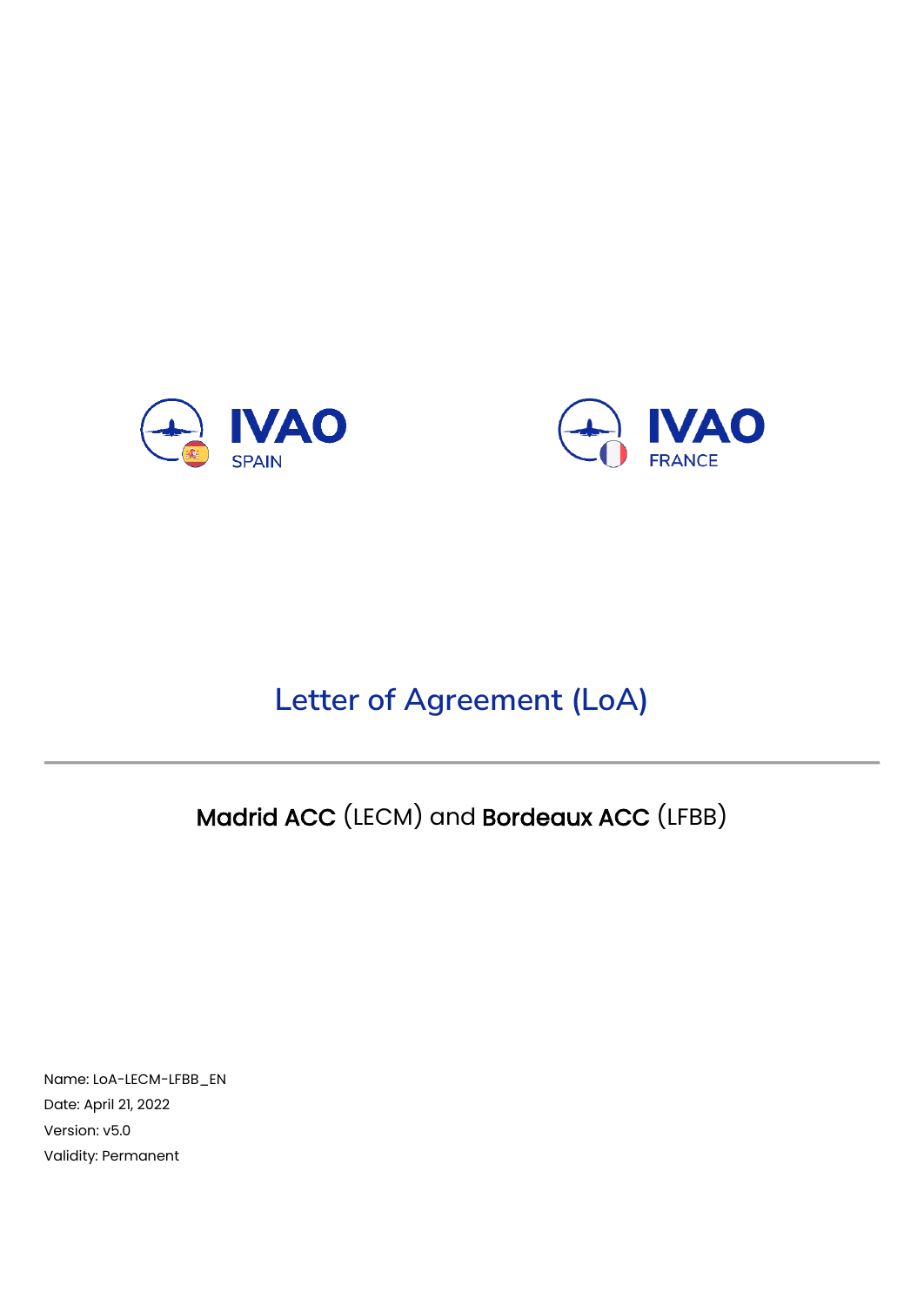### **INDEX**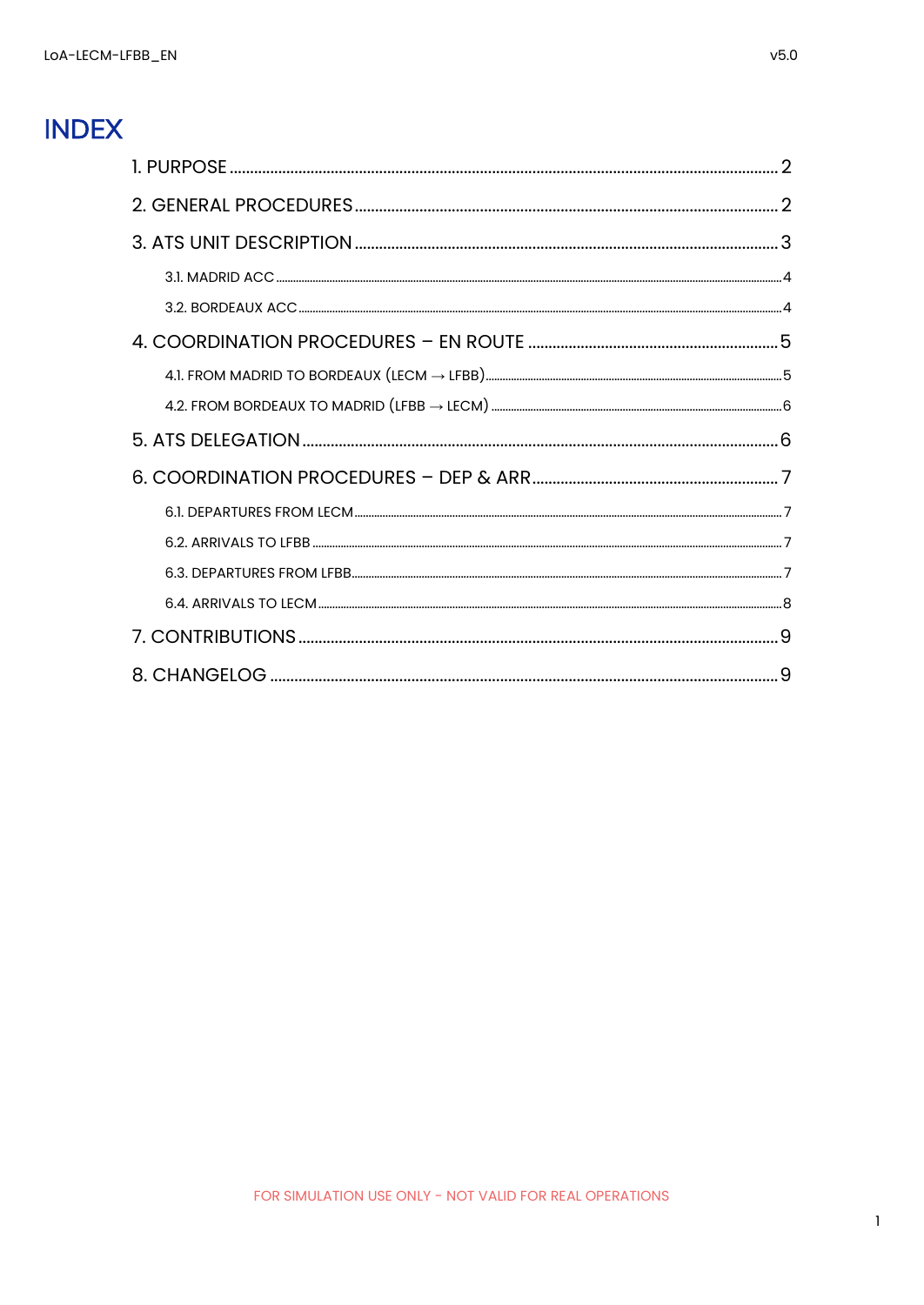### <span id="page-2-0"></span>1. PURPOSE

The purpose of this Letter of Agreement (LoA) is to define the coordination procedures to be applied between Madrid ACC and Bordeaux ACC when providing Air Traffic Services (ATS) under IFR or VFR flight rules.

The content of the agreement is approved by the concerned ATC Operations Department and FIR Chiefs and its application is mandatory for all IVAO members providing ATS within an active position concerned by this LoA.

### <span id="page-2-1"></span>2. GENERAL PROCEDURES

Traffic in sequence at the same flight level shall be handed over with minimum spacing of 10 NM.

This separation must be constant (aircrafts restrained to the same speed) or increasing (succeeding aircraft is not faster).

Coordination of speed control should be granted via entries in radar labels and does neither need approval nor acknowledgement by receiving sector.

Traffic shall be handed over as soon as practical and, whenever possible, at latest 3000 ft before reaching the cleared flight level and in case the transfer point is not defined within this LoA, at latest ten (10) miles before the airspace limits.

Traffic in sequence shall be handed over properly separated and clear of any conflict. The receiving ATC unit cannot issue a clearance modifying the traffic's route, altitude, or speed (unless by direct coordination between ATC units) until it enters his sector and therefore leaves the area of responsibility from the transferring ATC unit, which remains responsible for separation.

Regarding flight levels for transfers between ATC positions:

| From            | Τo              | <b>Flight Level</b> |
|-----------------|-----------------|---------------------|
| Madrid          | <b>Bordeaux</b> | <b>FVFN</b>         |
| <b>Bordeaux</b> | Madrid          | ODD                 |

Free Route Airspace Operations within Spanish airspace (HispaFRA) is defined from FL245 to FL660. However, the use of the traditional ATS route network is available too. Free Route Airspace Operations within some French airspace including Bordeaux UIR (LFFRAASW) are defined from FL195 to FL660.

Free Route Airspace (FRA) is a specified airspace within which users may freely plan a route between a defined entry point and a defined exit point, with the possibility of routing via published intermediate significant points, without reference to the ATS route network.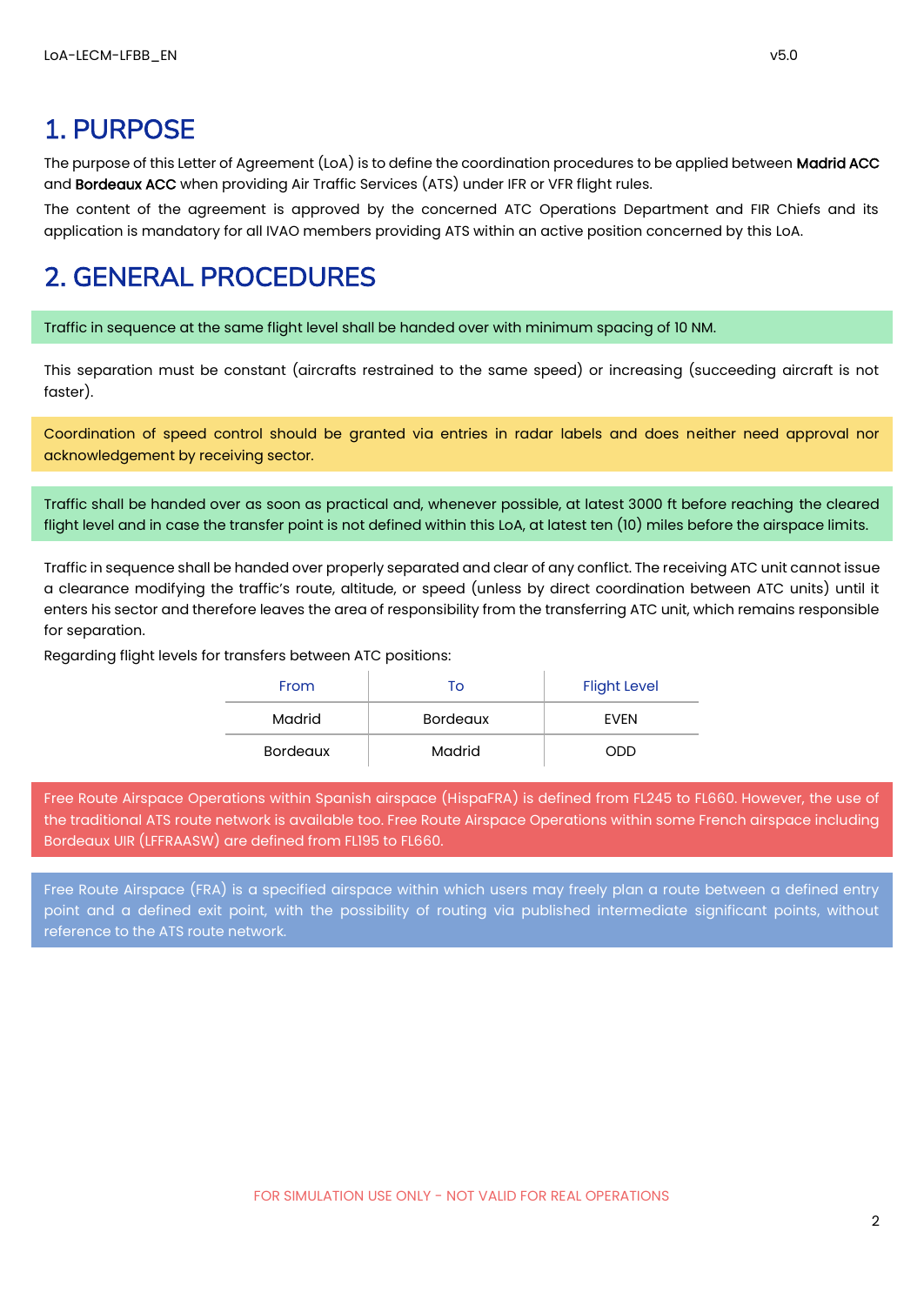### <span id="page-3-0"></span>3. ATS UNIT DESCRIPTION

The ATC unit in charge of the airspaces under the responsibility of the North-East Madrid ACC is Madrid Control and includes three primary sectors : LECM\_R1\_CTR, LECM\_R2\_CTR and LECM\_BLL\_CTR. One additional secondary sectors (opened only via NOTAM), LECM\_DPI\_CTR, covers the eastern part of LECM\_R1\_CTR. This subsector is not shown on the following chart as it is considered as an inactive position.

LECM\_BLL\_CTR, LECM\_BDI\_CTR and LECM\_DPI\_CTR can be consolidated in one main sector (LECM\_R1\_CTR).

The ATC unit in charge of the airspaces under the responsibility of Bordeaux ACC is **Bordeaux Control** and consists in only one primary sector : LFBB\_CTR. This ATC unit may be split into two different subsectors : LFBB\_CTR and LFBB\_U\_CTR. The lateral and vertical boundaries of the airspace under the responsibility of the ACC are indicated in the figure and table below.

The lateral and vertical boundaries of the airspace under the responsibility of the ACC are indicated in the images and tables below.

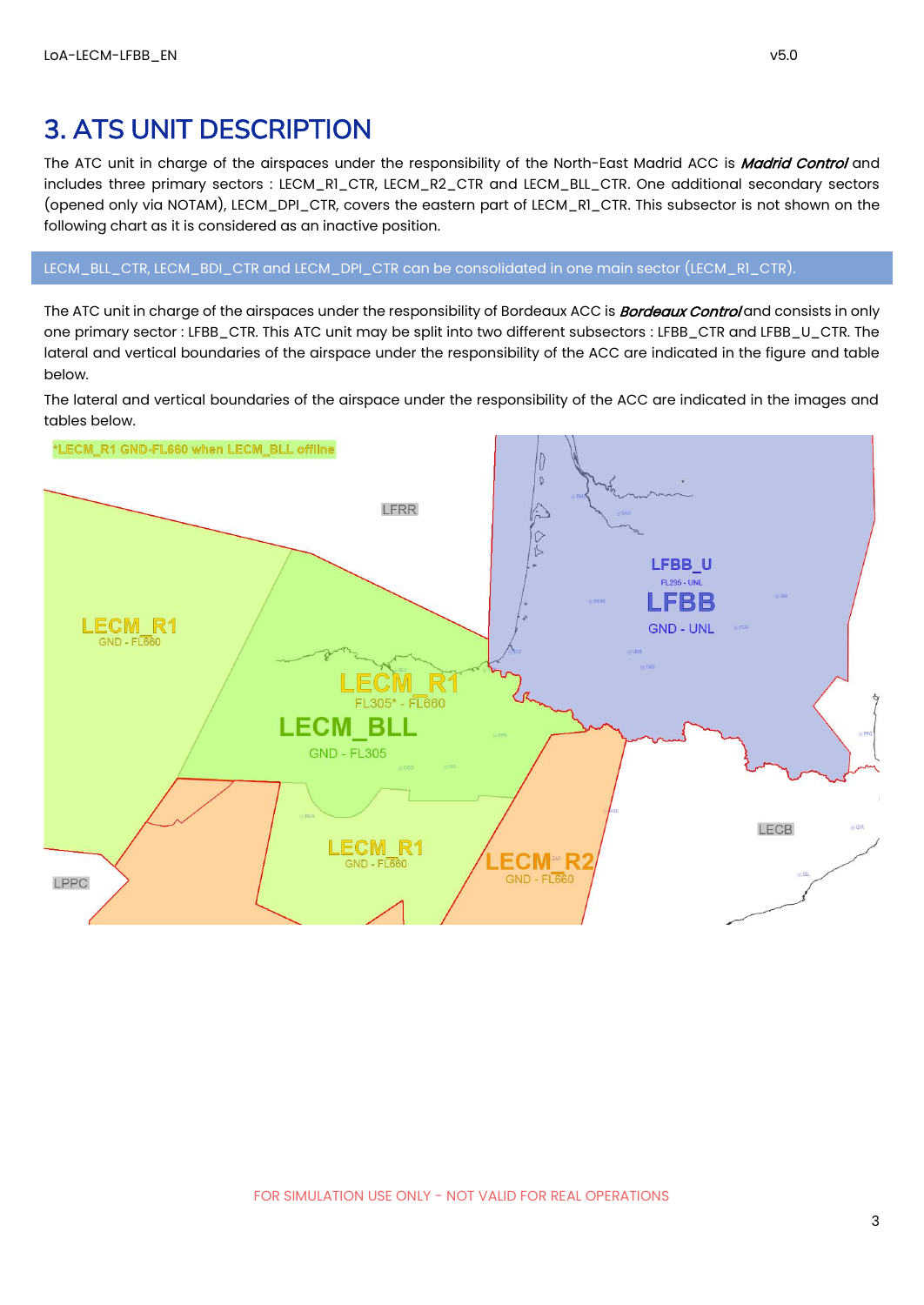#### <span id="page-4-0"></span>3.1. MADRID ACC

| <b>ATC Position</b>   | Callsign                 | Frequency | <b>Remarks</b>                                           |
|-----------------------|--------------------------|-----------|----------------------------------------------------------|
|                       | <b>Primary Sectors</b>   |           |                                                          |
| <b>Madrid Control</b> | LECM RI CTR              | 135.700   | SFC-FL660; FL305-FL660 above<br>LECM BLL CTR when active |
| Madrid Control        | LECM R <sub>2</sub> CTR  | 133.755   | SFC-FL660                                                |
| Madrid Radar          | LECM BLL CTR             | 118.275   | SFC-FL305                                                |
|                       | <b>Secondary Sectors</b> |           |                                                          |
| <b>Madrid Control</b> | LECM DPI CTR             | 132.055   | SFC-FL660 (via NOTAM)                                    |

### <span id="page-4-1"></span>3.2. BORDEAUX ACC

| <b>ATC Position</b>     | Callsign                 | Frequency | <b>Remarks</b>                                |
|-------------------------|--------------------------|-----------|-----------------------------------------------|
|                         | <b>Primary Sectors</b>   |           |                                               |
| <b>Bordeaux Control</b> | LFBB CTR                 | 125.105   | SFC-UNL; SFC-FL295 if LFBB_U_CTR<br>is active |
|                         | <b>Secondary Sectors</b> |           |                                               |
| <b>Bordeaux Control</b> | LFBB_U_CTR               | 127.675   | FL295-UNL                                     |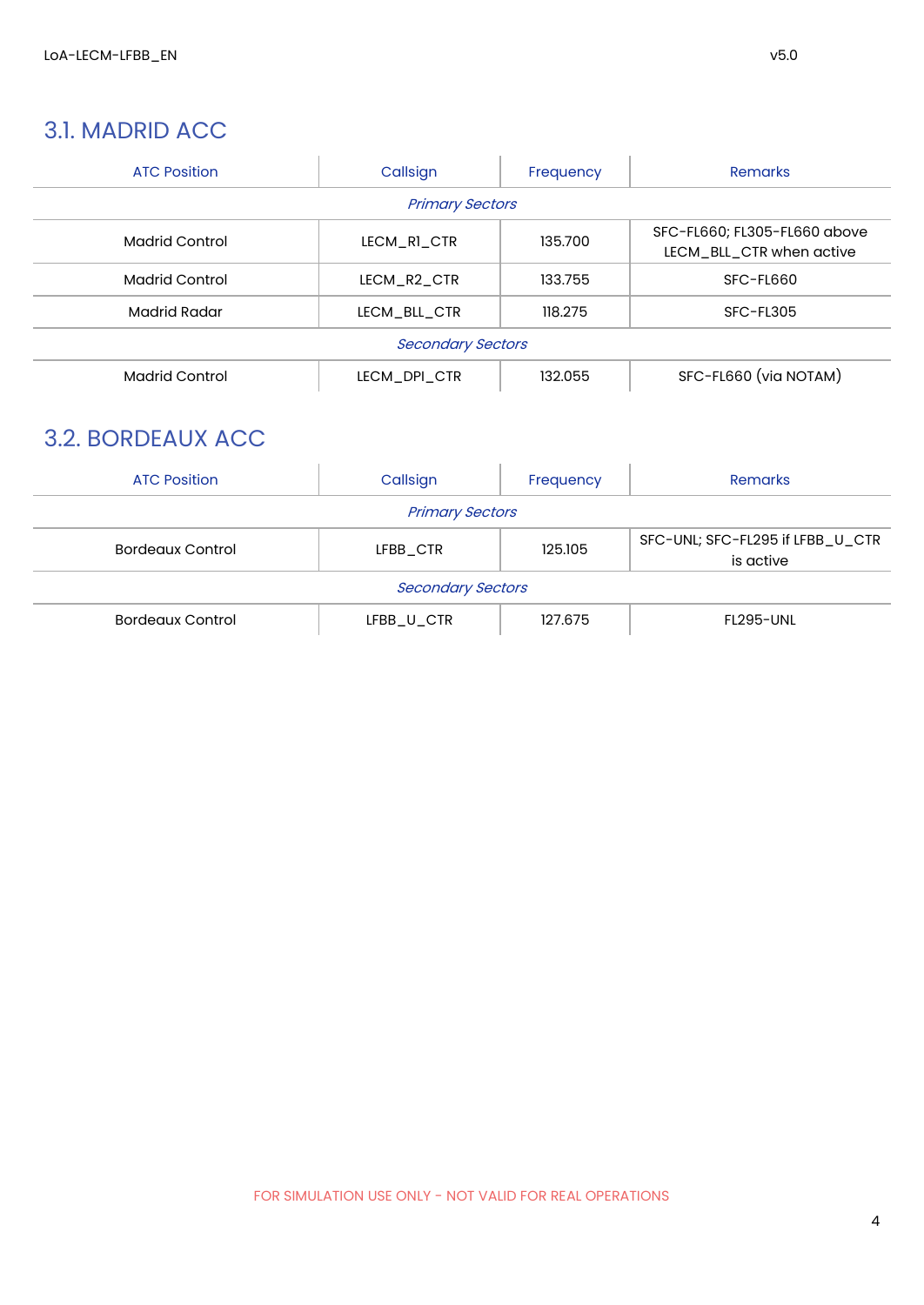### <span id="page-5-0"></span>4. COORDINATION PROCEDURES – EN ROUTE

Coordination procedures between the ATC under the responsibility of the Madrid ACC and those under the responsibility of the Bordeaux ACC are defined as follows. They represent a general framework that does not replace the coordination between ATC. Any coordination procedure not mentioned in this LoA must be established on a case-by-case basis. A Direct further than the FIR Boundary must be coordinated.

Bordeaux's UTA starts at FL195. Madrid must clear all outbound traffics at FL200 or above before handing them off to Bordeaux.



An Entry Point (E) is a published significant point on the horizontal boundary of the Free Route Airspace from which FRA operations are permitted, while an Exit Point (X) is a point to which FRA operations are permitted.

### <span id="page-5-1"></span>4.1. FROM MADRID TO BORDEAUX (LECM  $\rightarrow$  LFBB)

| <b>Transfer</b> |                     | Route                |                       |                         | <b>Restrictions</b> |
|-----------------|---------------------|----------------------|-----------------------|-------------------------|---------------------|
| Point           | <b>Airways LECM</b> | <b>HispaFRA</b>      | <b>LFFRASW</b>        | <b>Receiving Sector</b> |                     |
| ABRIX           | <b>UN858</b>        |                      |                       |                         |                     |
| <b>LUSEM</b>    | <b>UL176</b>        |                      |                       |                         |                     |
| <b>URUNA</b>    | <b>R10 UP181</b>    | $x$ (exit)<br>FL>245 | $E$ (Entry)<br>FL>195 |                         | <b>EVEN FL</b>      |
| <b>TOPTU</b>    | <b>UN871</b>        |                      |                       | LFBB_CTR                |                     |
| <b>LATEK</b>    | <b>UN955</b>        |                      |                       |                         |                     |
| <b>DONOS</b>    | R299 UM299          |                      |                       |                         |                     |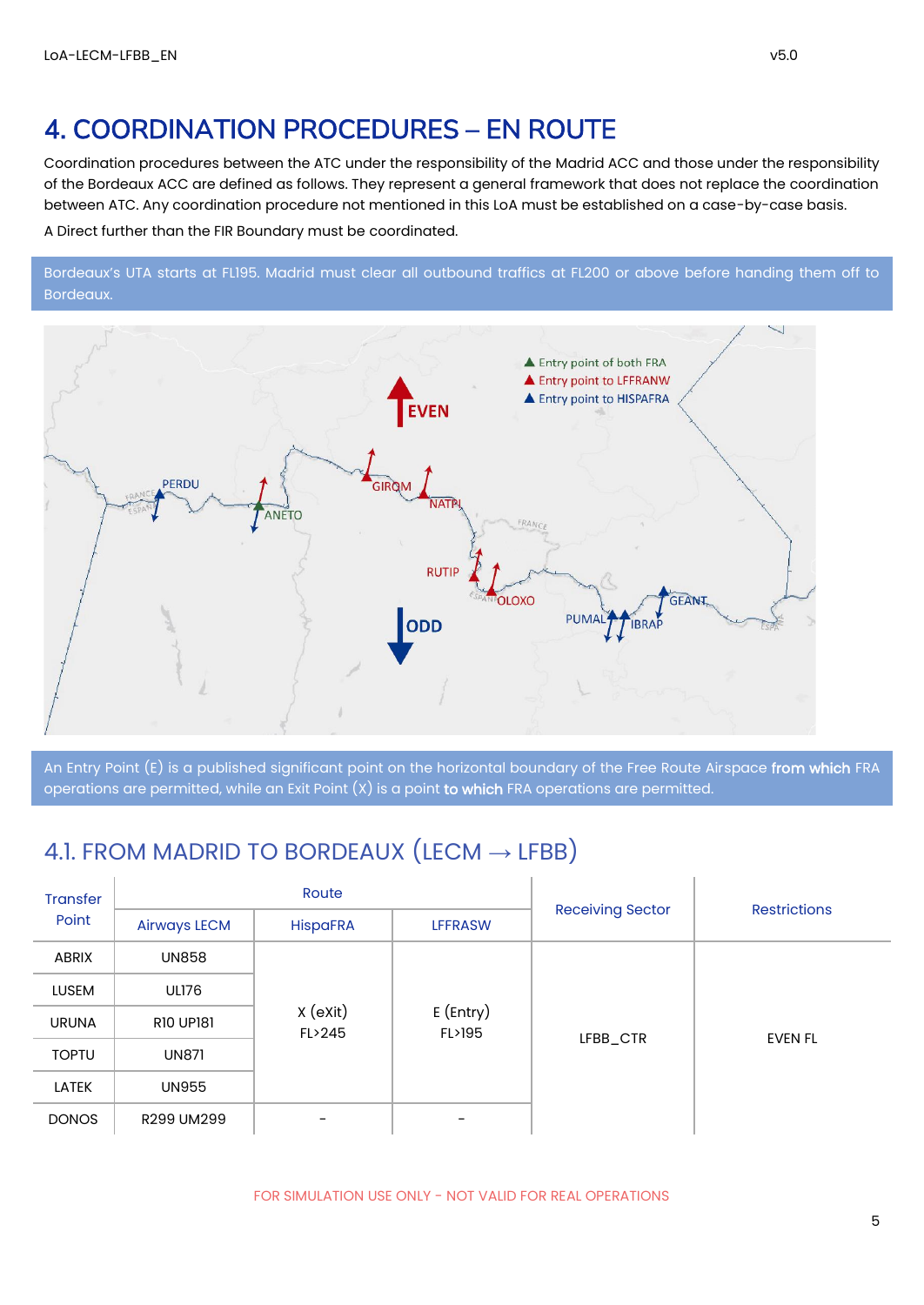### <span id="page-6-0"></span>4.2. FROM BORDEAUX TO MADRID (LFBB  $\rightarrow$  LECM)

| <b>Transfer</b> |                     | Route              |                       |                         | <b>Restrictions</b> |
|-----------------|---------------------|--------------------|-----------------------|-------------------------|---------------------|
| Point           | <b>Airways LFBB</b> | <b>LFFRASW</b>     | <b>HispaFRA</b>       | <b>Receiving Sector</b> |                     |
| <b>TIVLI</b>    |                     |                    |                       | LECM_R2_CTR             |                     |
| <b>NETUK</b>    |                     |                    |                       |                         |                     |
| ARVID           |                     |                    |                       |                         |                     |
| <b>PIPOR</b>    |                     | X (eXit)<br>FL>195 | $E$ (Entry)<br>FL>245 | FL>305<br>LECM_RI_CTR   | <b>ODD FL</b>       |
| ERAKI           |                     |                    |                       |                         |                     |
| LATEK           |                     |                    |                       | FL<305<br>LECM_BLL_CTR  |                     |
| <b>URUNA</b>    | R10                 |                    |                       |                         |                     |
| <b>DONOS</b>    | R <sub>299</sub>    |                    |                       |                         |                     |

### <span id="page-6-1"></span>5. ATS DELEGATION

The airspace corresponding to the restricted zone LF-R-266 (SFC - 2000 ft AMSL) is a conflicting area between the CTR of LESO (SFC - 1700 ft) and the TMA of LFBZ (1500 ft ASFC/2000 ft AMSL - FL145). This is the so-called "special-use airspace" of San Sebastian into French territory where operations are delegated to LESO\_TWR.



Whenever LFBZ\_APP (and/or LFBB\_CTR) is active, the approach ATC services are provided by LFBZ\_APP for LESO departures inbound BTZ and arrivals from OSGOT or BTZ (VOR/RNP APP RWY22). The preferred approach to be used is the RNP Y for RWY22.

Whenever LESO\_TWR (or LECM\_BLL\_CTR/LECM\_R1\_CTR) is active and LFBZ\_APP and LFBB\_CTR are inactive, the approach ATC services are provided by LESO\_TWR, for both LESO departures and arrivals.

#### In all cases, LFBZ\_APP (and/or LFBB\_CTR) are never supposed to provide tower ATC services at LESO.

All VFR traffic entering inside the LF-R-266 zone will be transferred stable at 1000 ft AMSL

Given the delegation of this airspace, each departure (RWY04) and arrival (RWY22) of LESO must be coordinated between the adjacent ATC units.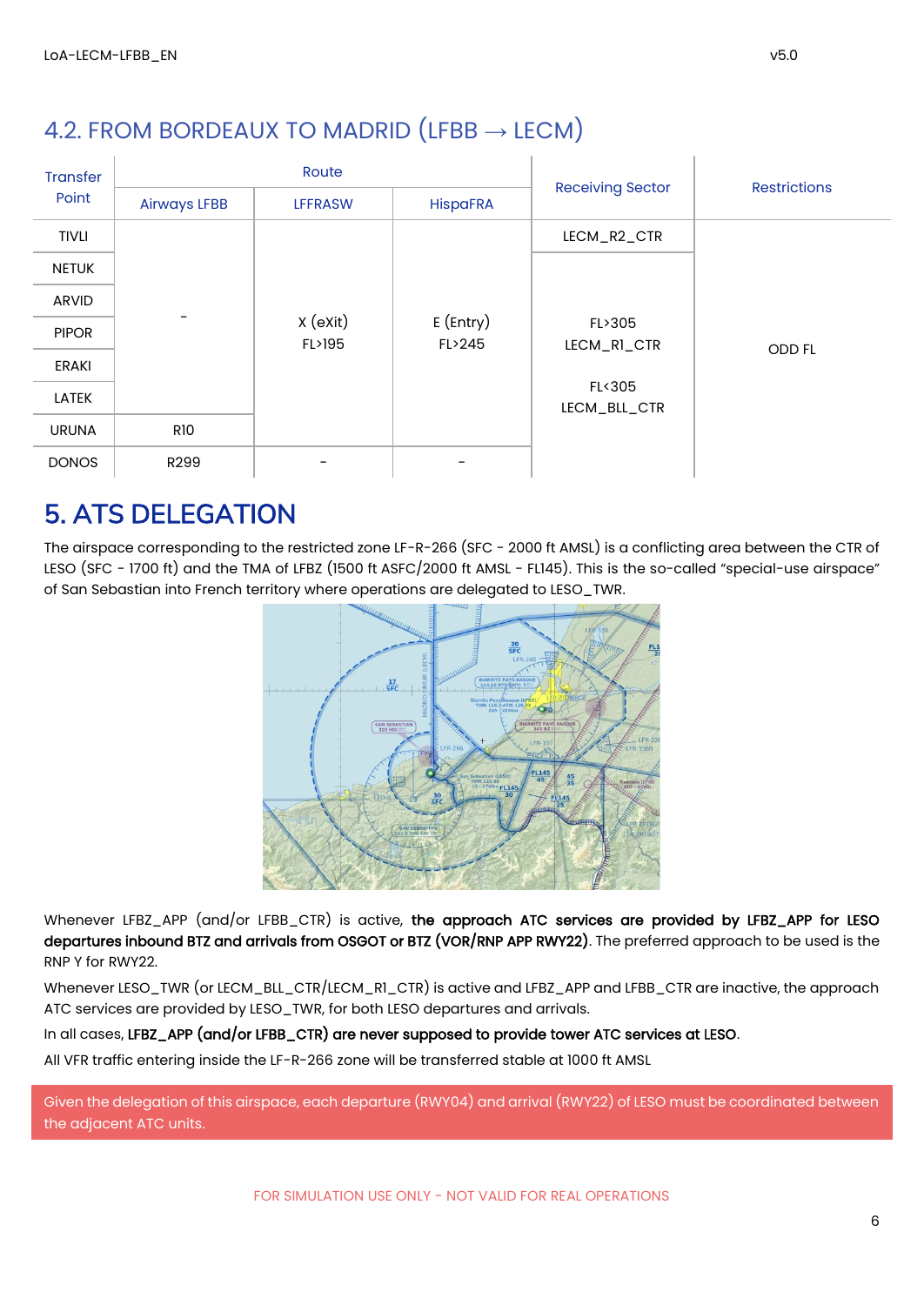### <span id="page-7-0"></span>6. COORDINATION PROCEDURES – DEP & ARR

Coordination procedures for the departure/arrival traffic management are defined as follows.

It is recalled that whenever TWR or APP units indicated below are inactive, they should be replaced by the higher ATC active unit (for example, if LESO\_TWR is inactive, the coordination procedures apply to LECM\_BLL\_CTR). Moreover, whenever the LECM\_BLL\_CTR is consolidated into LECM\_R1\_CTR, the same coordination procedures apply to LECM\_R1\_CTR.

#### <span id="page-7-1"></span>6.1. DEPARTURES FROM LECM

| Airport     | <b>SID</b>           | Procedure                                                                                                                  | <b>Remarks</b>                                                                                |
|-------------|----------------------|----------------------------------------------------------------------------------------------------------------------------|-----------------------------------------------------------------------------------------------|
| <b>LEBB</b> | <b>SSN</b>           | LECM BLL CTR $\rightarrow$ LFBB CTR                                                                                        | FLI50 minimum                                                                                 |
|             |                      | $RFL145: LECM_BLL_CTR \rightarrow LFBZ_APP$                                                                                | <b>RFL</b>                                                                                    |
| LEPP LERJ   |                      | $RFL>145$ : LECM_BLL_CTR $\rightarrow$ LFBB_CTR                                                                            | Climbing to FL160                                                                             |
|             | BTZ                  | LESO_TWR $\rightarrow$ LFBZ_APP (passing 2000 ft)                                                                          |                                                                                               |
| <b>LESO</b> | <b>BLV CEGAM PPN</b> | Only from RWY 04<br>LESO_TWR $\rightarrow$ LFBZ_APP (passing 2000 ft)<br>LFBZ_APP $\rightarrow$ LECM_BLL_CTR (leaving TMA) | Refer to section 5 for airspace<br>delegation details and specific<br>coordination procedures |
| <b>LEBB</b> |                      | LECM BLL CTR $\rightarrow$ LFBB CTR                                                                                        | via URUNA/LUSEM climbing to FL220                                                             |
| <b>LEXJ</b> |                      | LECM BLL CTR $\rightarrow$ LFBB CTR                                                                                        | via URUNA/LUSEM climbing to FL260                                                             |
| <b>LEZG</b> |                      | LECM $R2$ CTR $\rightarrow$ LFBB CTR                                                                                       | via TOPTU climbing to FL280                                                                   |

#### <span id="page-7-2"></span>6.2. ARRIVALS TO LFBB

| Airport     | <b>STAR</b>  | Procedure                           | Remarks         |
|-------------|--------------|-------------------------------------|-----------------|
| <b>LFBO</b> | <b>TOPTU</b> | LECM BLL CTR $\rightarrow$ LFBB CTR | DCT TOPTU FL280 |
| LFBP LFBT   | <b>BTZ</b>   | LECM BLL CTR $\rightarrow$ LFBB CTR | DCT BTZ FLI80   |
| LFBZ        | DONOS        | LECM BLL CTR $\rightarrow$ LFBZ APP | DCT GOMSO FLI50 |

#### <span id="page-7-3"></span>6.3. DEPARTURES FROM LFBB

| Airport | <b>SID</b>   | Procedure                           | Remarks             |
|---------|--------------|-------------------------------------|---------------------|
|         | <b>TIVLI</b> | LFBB CTR $\rightarrow$ LECM R2 CTR  | <b>DCT TIVLI</b>    |
| LFBO.   | LATEK        | LFBB $CTR \rightarrow LECM$ RI CTR  | <b>DCT LATEK</b>    |
| LFBZ    | DONOS SSN    | LFBZ $APP \rightarrow LECM$ BLL CTR | DCT DONOS/SSN FL140 |

FOR SIMULATION USE ONLY - NOT VALID FOR REAL OPERATIONS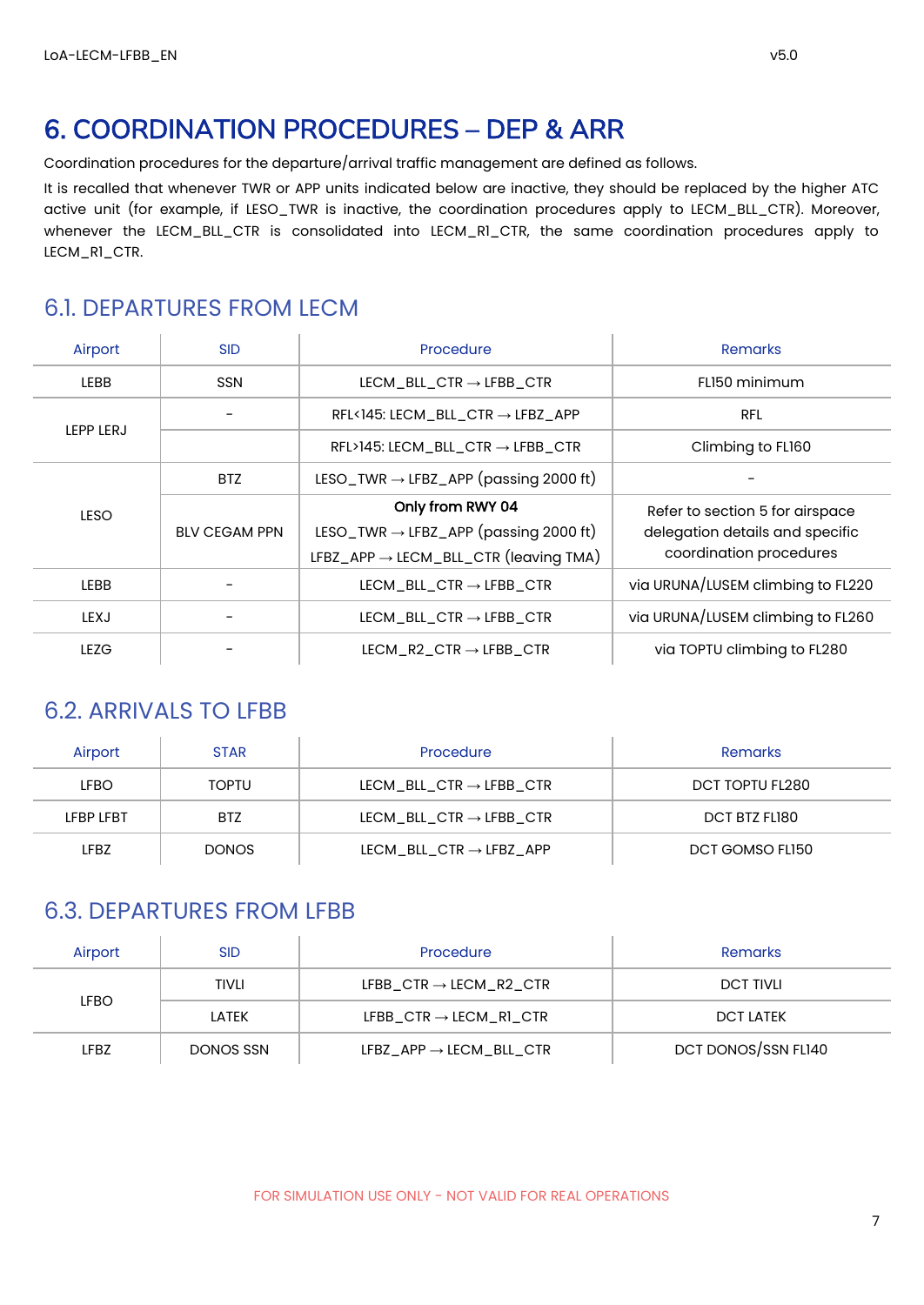### <span id="page-8-0"></span>6.4. ARRIVALS TO LECM

| Airport               | <b>STAR</b> | Procedure                                                                                                           | <b>Remarks</b>                                                                                |
|-----------------------|-------------|---------------------------------------------------------------------------------------------------------------------|-----------------------------------------------------------------------------------------------|
| <b>LEPP</b>           |             | LFBB CTR $\rightarrow$ LECM BLL CTR                                                                                 | via URUNA descending to FLI70                                                                 |
| I FVT.<br><b>LEBB</b> |             | LFBB $\Box$ CTR $\rightarrow$ LECM BLL CTR                                                                          | via URUNA descending to FL230<br>via PPN descending to FL270                                  |
| <b>IFXJ</b>           |             | LFBB $\Box$ CTR $\rightarrow$ LECM BLL CTR                                                                          | via URUNA/PPN Descending to FL270                                                             |
| IFSO.                 | <b>SSN</b>  | LFBZ_APP issues the approach clearance <sup>1</sup><br>down to 3000 ft and transfers to<br>LESO_TWR passing 2000 ft | Refer to section 5 for airspace<br>delegation details and specific<br>coordination procedures |
| <b>LEZG</b>           |             | LFBB CTR $\rightarrow$ LECM R2 CTR                                                                                  | via TIVLI at FL310 or below                                                                   |
|                       |             | LFBB CTR $\rightarrow$ LECM R1 CTR                                                                                  | via PPN at FL330                                                                              |

FOR SIMULATION USE ONLY - NOT VALID FOR REAL OPERATIONS 1. The chart for the RNP-22 approach is available [here](https://aip.enaire.es/AIP/contenido_AIP/AD/AD2/LESO/LE_AD_2_LESO_IAC_2_en.pdf) and the chart of the VOR 22 approach is availabl[e here.](https://aip.enaire.es/AIP/contenido_AIP/AD/AD2/LESO/LE_AD_2_LESO_IAC_1_en.pdf)